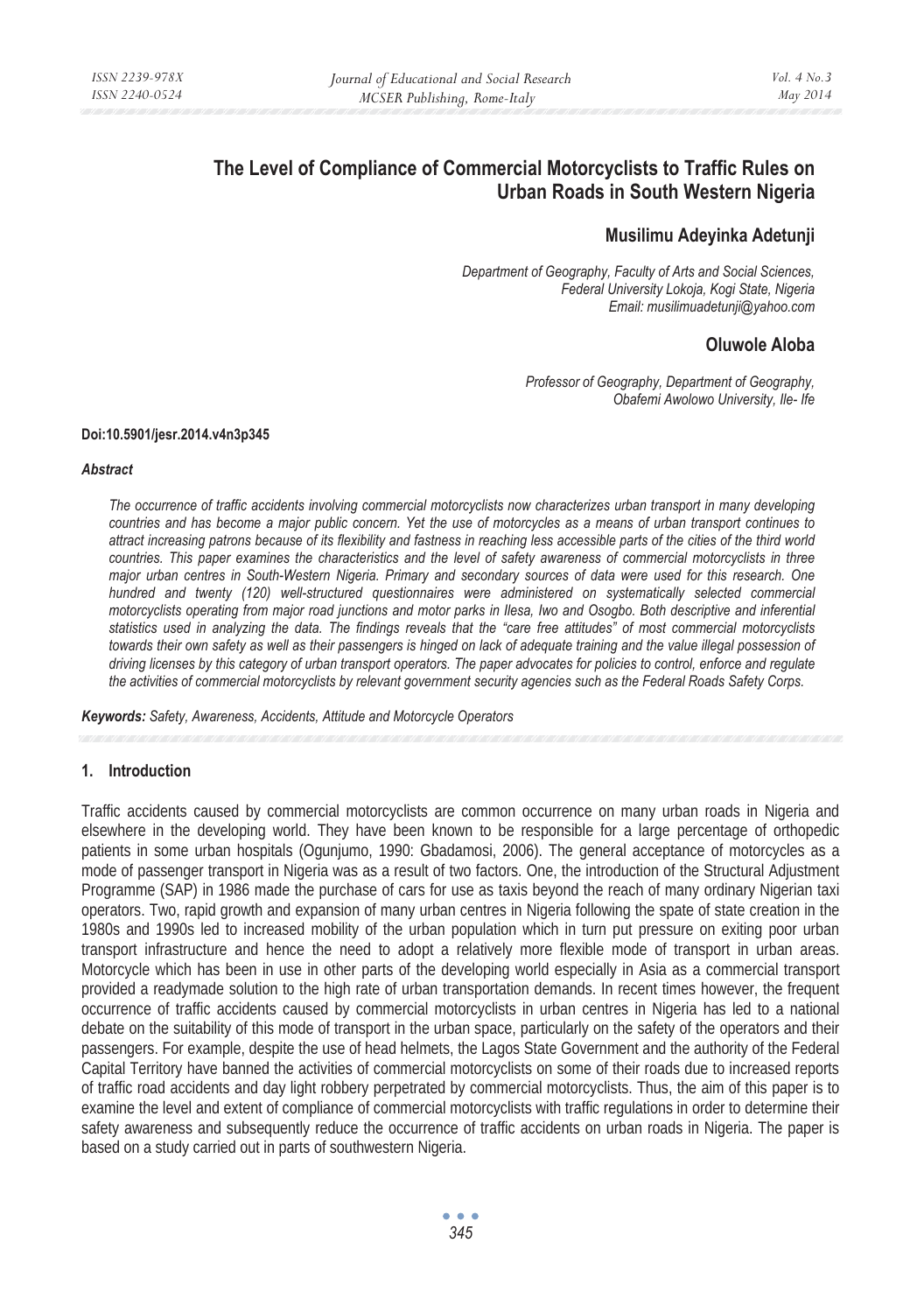#### **2. Theoretical Framework and Literature Review**

Theoretically, the modal split model provides a useful explanation of travel behavior particularly with regard to choice of travel mode. According to the model, different modes of urban transport are available and open to trip makers. These include cars, buses, taxis, trains, walking and various types of mechanical and non-mechanical cycles. The choice of any of these modes by an urban commuter is influenced by such factors as trip length, trip type, trip purpose, socio-economic characteristics of the trip maker (income, age, automobile ownership, and residential density), route length, modal availability, modal affordability and modal comfortability (Ogunsanya, 1986; Okonko, 2000).

The choice of motorcycle as a popular mode of urban transportation in Nigeria can be attributed to its cheap cost of buying a new one as well as low cost of maintenance. Those who repair them are ubiquitous. Their spare parts are also common and easily moved around (Ogunjumo, 1990). Besides, motorcycles possess a number of unique features such as narrow width, small size, high power to weigh ratio and intuitive steering which make them much more flexible to maneuver especially on rough urban roads than other motorized modes of transport. Lee (2007) has observed that motorcycles provide freedom in a traffic stream. In order to get to their destinations at a short possible time, their operators generally do not obey traffic rules. Commercial motorcyclists have little regards for other road users which often lead to traffic accidents on urban roads (Gbadamosi, 2006). A review of some of the previous studies on the operations of commercial motorcyclists in Nigeria has focused attention on its importance as an alternative means of transport for inter-rural and rural-urban travel in order to meet the travel demands of rural population (Oyesiku and Odufuwa, 2002: Adeniji, 1987), as well as the affordability, maintenance cost and willingness of the society to embrace the use of motorcycles for public transport compared to the commercial vehicles (Central Bank of Nigeria, 2006: Fasakin, 2000; 2001)

More importantly, the percentage of imported motorcycles (all vehicles) increased astronomically from 10.37% in 1999 to 47.82% in 2003 and again declined to 36.68% in 2004(Central Bank of Nigeria, 2006). For instance, approximately \$164million was allocated to the importation of motorcycles and bicycles in 1999. This figure increased astronomically to \$849million in 2000. This implied that a huge sum of money was allocated for the importation of nonmotorized modes of transports particularly motorcycles and bicycles so as to meet the travel demands of the populace which have increased sharply over the past three decades. This has led to influx of large numbers of motorcycles in urban centres in Nigeria. The number of registered motorcycles increased tremendously from 218,802 in 2001 to 288,474 in 2004 (Gbadamosi, 2006). Therefore, this paper examines the mode of operations of commercial motorcyclists in some major urban centres in Osun state in Southwestern Nigeria with a view to improving the awareness of its operators on traffic rules and regulations and subsequently promotes sustainable transport development and reduces traffic accidents on urban centres in Nigeria.

#### **3. Study Area**

The study area consists of three major urban centres in Osun State. The most urban centre was selected from each of the three Senatorial Districts in the State. The selected centres are Ilesa (Osun East), Osogbo (Osun Central) and Iwo (Osun West). These cities have similar urban characteristics such as patterns of land use, urban spatial structure, population size and economic activities. Before the 1960s, the spatial structure of Osogbo, Ilesa, Iwo and many others with similar population sizes in Nigeria followed the old European cities which were concentric in nature with foot paths linking major activity centres. For example, on Ibadan, Mabogunje (1968) reported how such concentric pattern was broken up by the emerging transportation road networks in and around the city. The Oba's (king's) palace in many traditional cities especially in Southwestern Nigeria was usually centrally located. All the roads originating from neighboring villages and towns terminated at the palace (Ogunsanya, 2004; Peel, 1983). The residential houses located around the king's palace served as the central business districts (CBD). And to a large extent this type of land- use patterns affected the transportation network and household travel demands (Adetunji, 2010). Thus, the land-use arrangement in many urban centres in Nigeria predated the advent of automobile which according to Ogunsanya (2002) either make or break up cities. For instance, the locations of the Government Secretariat, educational institutions, hospitals and industries became possible as a result of increased motorization and personal mobility. One major consequence of this traffic in towns and cities was the need to create new right-of-way for the road users in order to gain access to different urban activity centres (Olatubara, 1997). The new development especially following the introduction of the Structural Adjustment Programme in 1986 encouraged the use of motorcycles as a new mode of public transport in both rural and urban centres in Nigeria. The general acceptability of motorcycles is further promoted as a result of its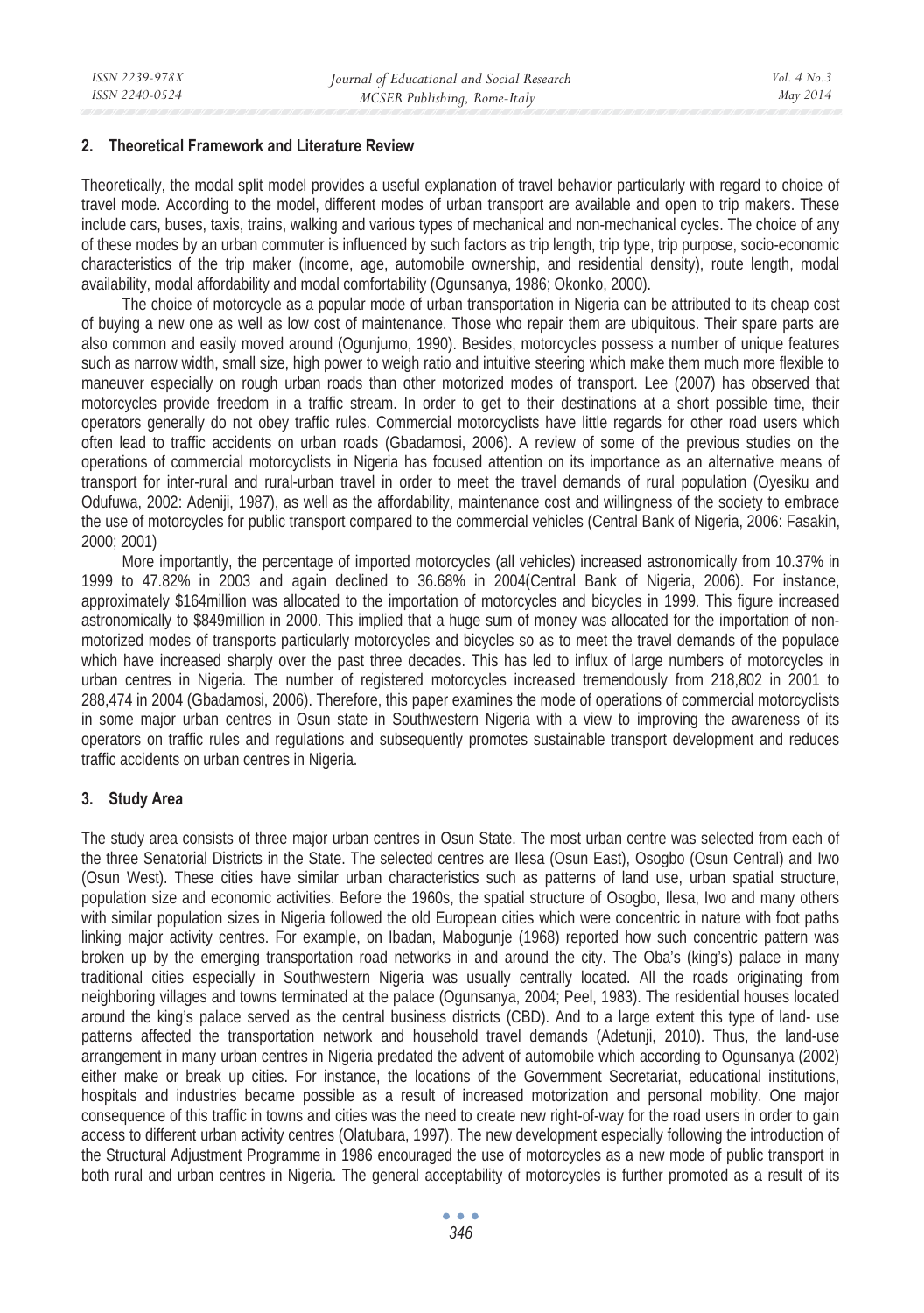flexibility in providing door to door service even on many poor urban roads. This study therefore sets to examine the operation of commercial motorcyclists in some of Nigeria's traditionally but economically vibrant cities whose political changing fortunes either as state capitals or Local Government Headquarters have been in the upward swing in recent years.

## **4. Research Methodology**

As earlier stated, one major urban centre from each of the three Senatorial Districts in Osun State based on their populations and other factors such as political status either as state capital or Local Government Headquarters was selected for detailed study. The selected cities include Ilesa (Osun East), Osogbo (Osun Central) and Iwo (Osun West). The research made use of data that were collected from both primary and secondary sources. To this end, a structured questionnaire was used to gather information from every 20<sup>th</sup> commercial motorcyclist found along major road intersections in the three cities. In addition, forty motorcyclists based in the most strategically located park in each of the three urban areas were interviewed. A total of one hundred and twenty (120) commercial motorcyclists were interviewed. Their responses were subsequently analyzed using both descriptive and inferential statistics such as Analysis of Variance and Regression analysis.

### **5. Results and Discussions**

The result of analysis shows that motorcycle operators are not only males but also young adults, with large family size. Table 1 below reveals that more than 84% of the commercial motorcyclists interviewed were less than 40years of age, while the rest are between ages 41 and 60 years. However, the age structure varies from one city to another. For instance, in Iwo, 47.2% of the motorcycle operators are young boys of less than 20years of age, whereas in Osogbo and Ilesa operators of the same age group constitute only 12.9% and 4.8% respectively.

| <b>Town/City</b> |         | <b>Age of Respondents</b> |          |        |
|------------------|---------|---------------------------|----------|--------|
|                  | $20yrs$ | 21-40yrs                  | 41-60yrs | Total  |
| llesa            | 4.8%    | 61.9%                     | 33.3%    | 100.0% |
| <b>Iwo</b>       | 47.2%   | 43.4%                     | 9.4%     | 100.0% |
| Osogbo           | 12.9%   | 74.2%                     | 12.9%    | 100.0% |
| Total            | 28.6%   | 56.2%                     | 15.2%    | 100.0% |
|                  |         |                           |          |        |
| <b>Town/City</b> |         | <b>Family Size</b>        |          | Total  |
|                  | $1-2$   | $3-4$                     | >5       |        |
| <b>Ilesa</b>     | 33.3%   | 61.9%                     | 4.8%     | 100.0% |
| <b>Iwo</b>       | 33.0%   | 24.5%                     | 41.5%    | 100.0% |
| Osogbo           | 16.1%   | 45.2%                     | 38.7%    | 100.0% |

**Table 1:** Socioeconomic Characteristics of motorcycle operators in the study area

In most developed economies with sustained transport policies, motorcyclists like all other would be motorists are expected to be formally trained at the end of which they are given valid papers confirming their competency to operate on various categories of roads. The reverse is the case in developing countries where authorities in charge of vehicular operators do little or nothing to monitor motorcyclists who in most cases do not carry valid papers on them. For instance, table 2 indicates that 66.2% of the motorcycle operators spent less than two weeks on learning how to operate on the highways. Another 23.8% spent between 2 and 4 weeks, while only 9.5% of commercial motorcyclists spent more than 4weeks on how to effectively operate a motorcycle. Majority of the motorcyclists interviewed - 67.2% claimed to have been operating for over three years, as low as 32.8% of the operators have more than three year experience as commercial motorcyclists on urban roads.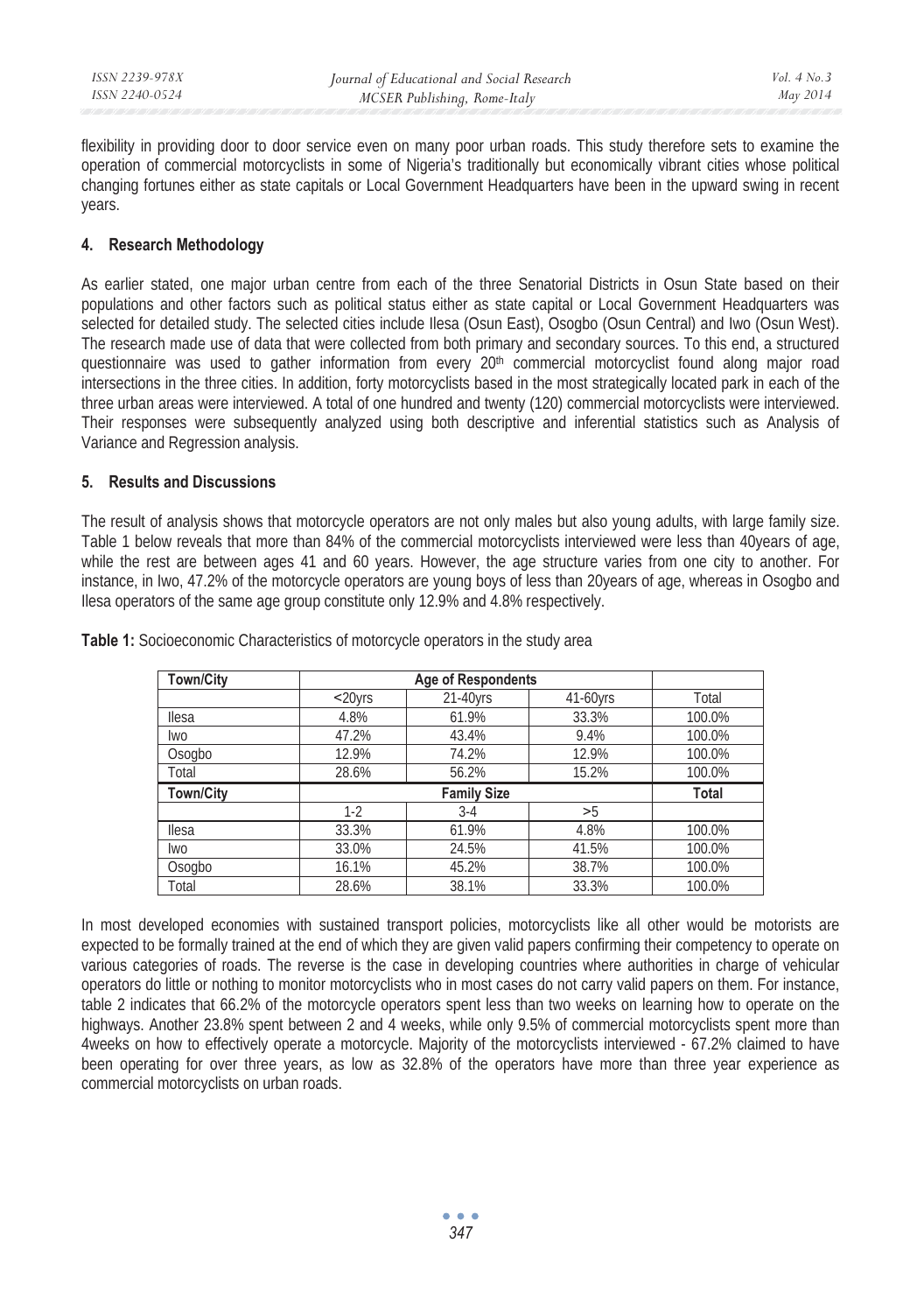| Town/City    | length of time spent on how to operate motorcycles before operating on intra-urban roads |                  |                                                                       |        |  |  |
|--------------|------------------------------------------------------------------------------------------|------------------|-----------------------------------------------------------------------|--------|--|--|
|              | <2 weeks                                                                                 | 2-4 weeks        | >4 weeks                                                              | Total  |  |  |
| <b>Ilesa</b> | 33.3%                                                                                    | 52.4%            | 14.3%                                                                 | 100.0% |  |  |
| lwo          | 92.5%                                                                                    | 5.7%             | 1.9%                                                                  | 100.0% |  |  |
| Osogbo       | 45.2%                                                                                    | 35.5%            | 19.4%                                                                 | 100.0% |  |  |
| Total        | 66.7%                                                                                    | 23.8%            | 9.5%                                                                  | 100.0% |  |  |
|              |                                                                                          |                  | How long have you been operating motor cycle on the intra-urban roads |        |  |  |
|              |                                                                                          |                  |                                                                       |        |  |  |
| Town/City    | vear                                                                                     | $2 - 3$<br>Years | $>$ 3 years                                                           | Total  |  |  |
| llesa        | 38.1%                                                                                    | 38.1%            | 23.8%                                                                 | 100.0% |  |  |
| lwo          | 22.6%                                                                                    | 43.4%            | 34.0%                                                                 | 100.0% |  |  |
| Osogbo       | 9.7%                                                                                     | 54.8%            | 35.5%                                                                 | 100.0% |  |  |

**Table 2:** Shows the length of time motorcyclists spent learning on how to operate their machines before putting them on the road.

The research also shows that many of the motorcycle operators do not possess any form of driving papers of competency before starting to operate as commercial motorcyclists. Table 3 reveals that 52.3% o of those interviewed have no license to operate. Bulk of the remaining 47.3% got their licenses through illegal means. This implies that as high as this percentage would invariably constitute risk to urban commuters. A city by city analysis shows that those with valid driving licenses vary from 57.1% in Ilesa to 41.9% and 28.3% in Osogbo and Iwo respectively. Unfortunately, traffic officers unusually turn bland eyes to these traffic offenders once they are offered a small amount of money.

**Table 3:** Motorcyclists operators with driving license

|                  | % of Driving License owners among commercial motorcyclists? |       |        |  |
|------------------|-------------------------------------------------------------|-------|--------|--|
| <b>Town/City</b> | Yes                                                         | Νo    | Total  |  |
| llesa            | 57.1%                                                       | 42.9% | 100.0% |  |
| lwo              | 28.3%                                                       | 71.7% | 100.0% |  |
| Osogbo           | 41.9%                                                       | 58.1% | 100.0% |  |
| Total            | 38.0%                                                       | 62.0% | 100.0% |  |

As a result of high unemployment among urban youths in Nigeria, many of them are encouraged to take up commercial motorcycle business. The field survey shows that each operator makes enough money to keep body and soul together even though majority complained that bulk of their earnings are spent on bribing the police, their union leaders and on procuring spear parts. Table 4 indicates that on the whole about 53% of operators earn less than #2,000 per day. In Osogbo and llesa 77.4% and 66.7% interviewed earned less than 2000 naira per day respectively. Further analysis reveals that 21% of the operators earned between #2,000 and #3,000 per day, while a significant proportion of commercial motorcyclists (28.6%) earned more than #3,000 per day. This implies that a commercial motorcyclist earns more than a Graduate Assistant in a Nigerian university. (Arosanyin & Ipingbemi, 2010). Iwo has the highest (50.6%) operators in this category of high income earners among motorcyclists in the study area.

**Table 4:** Income of the motorcycle operators

| Town/City | Earnings Per day of Commercial motorcyclists in the Srudy Area |               |            |        |  |
|-----------|----------------------------------------------------------------|---------------|------------|--------|--|
|           | N <sub>2.000</sub>                                             | N2.000-N3.000 | $>$ N3.000 | Total  |  |
| llesa     | 66.7%                                                          | 33.3%         | $0.0\%$    | 100.0% |  |
| lwo       | 28.3%                                                          | 15.1%         | 56.6%      | 100.0% |  |
| -Osogbo   | 77.4%                                                          | 22.6%         | $0.0\%$    | 100.0% |  |
| Total     | 50.5%                                                          | 21.0%         | 28.6%      | 100.0% |  |

Further analysis shows that the operators have experienced various degrees of injuries in the past, for instance, Table 5 revealed that as high as 40% of the operators have experienced one form of accidents or other within the last three months. This however varies from one city to another. For instance, 58.1%, 57.10% and 22.9% agreed to have been involved in accidents in Osogbo, Ilesa and lwo respectively. The magnitude of the accidents involved by the operators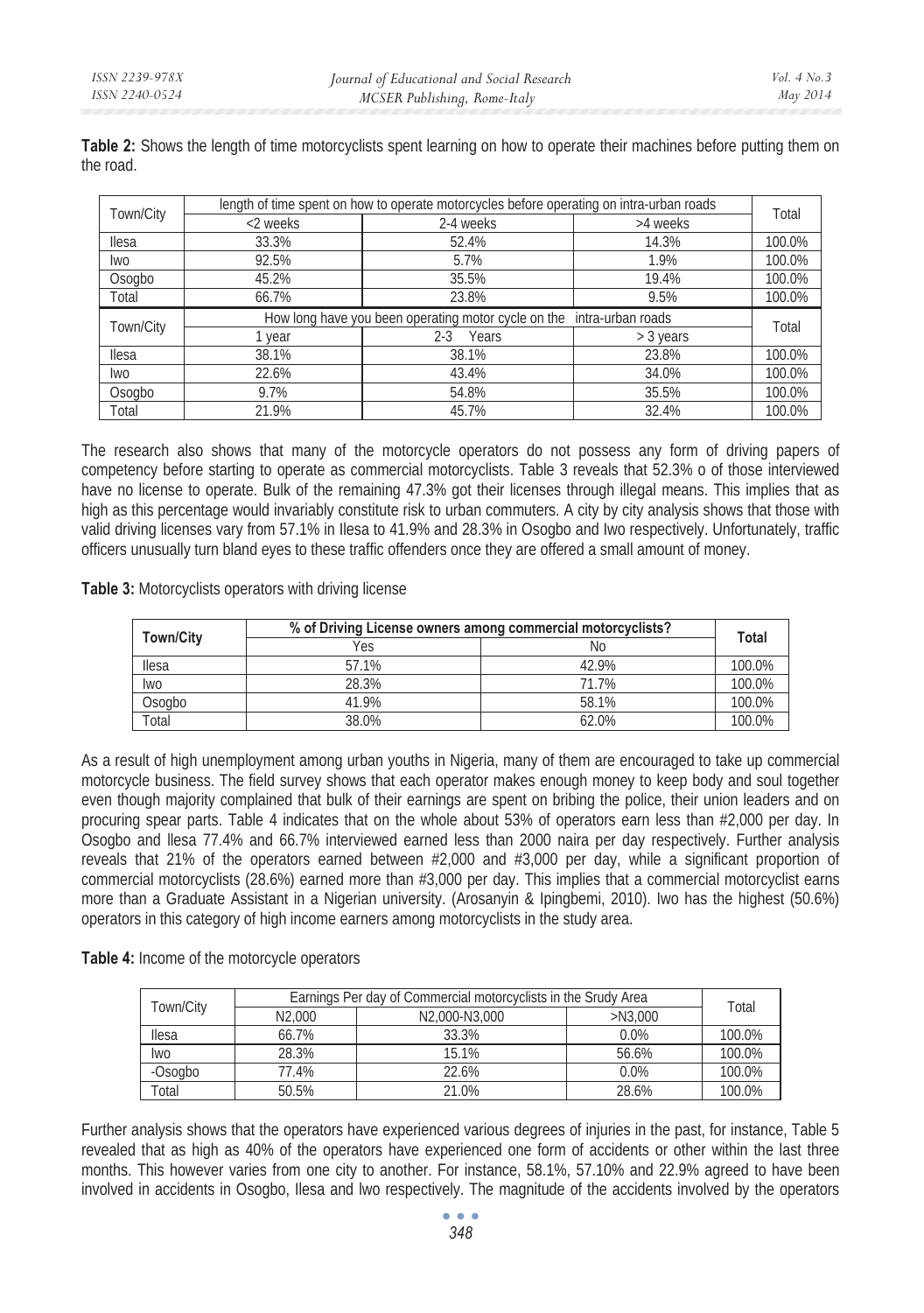varied from fatal to minor injuries. About 59% of the operators claimed that they have sustained fatal injuries, while 41% have had minor accidents.

**Table 5:** Motorcycle accidents and injuries sustained by the operators in the study area

| Town/City    | % involved in road accidents on motorcycle in study area |       |        |  |  |  |
|--------------|----------------------------------------------------------|-------|--------|--|--|--|
|              | Yes<br>No<br>Total                                       |       |        |  |  |  |
| llesa        | 57.1%                                                    | 42.9% | 100.0% |  |  |  |
| <b>Iwo</b>   | 22.6%                                                    | 77.4% | 100.0% |  |  |  |
| Osogbo       | 58.1%                                                    | 41.9% | 100.0% |  |  |  |
| Total        | 40.0%                                                    | 60.0% | 100.0% |  |  |  |
|              | % of operators with injuries in the study area           |       |        |  |  |  |
| Town/Citv    |                                                          |       |        |  |  |  |
|              | Yes                                                      | No    | Total  |  |  |  |
| <b>Ilesa</b> | 57.1%                                                    | 42.9% | 100.0% |  |  |  |
| <b>Iwo</b>   | 54.7%                                                    | 45.3% | 100.0% |  |  |  |
| Osogbo       | 67.7%                                                    | 32.3% | 100.0% |  |  |  |

The injuries usually sustained are often fatal because many of the operators do not wear head helmets. Table 6 reveals that only 55.2% of the operators claimed to be wearing head helmets, while the remaining 44.8% do not protect their heads in of any form of crash. Further analysis shows that a large proportion (62.3%) of the operators in Iwo does not wear head helmets. The survey reveals that 38% of the culprits were set free, 23% were fined, and 12.3% were charged to court while the remaining 17.1 % of the operators have their motorcycles confiscated.

**Table 6:** Attitudes of the motorcyclists towards helmet wearing and the punishment melted against offenders

| Town/City | % of Respondents Wearing Head Helmets in the Study Area   |       |                 |  |                            | Total  |  |
|-----------|-----------------------------------------------------------|-------|-----------------|--|----------------------------|--------|--|
|           |                                                           | Yes   |                 |  |                            |        |  |
| llesa     | 52.4%                                                     |       |                 |  | 100.0%                     |        |  |
| lwo       |                                                           | 37.7% |                 |  | 62.3%                      | 100.0% |  |
| Osogbo    |                                                           | 87.1% |                 |  | 12.9%                      | 100.0% |  |
| Total     | 55.2%                                                     |       |                 |  | 44.8%                      | 100.0% |  |
|           | Percentage of Types of Punishments Meted out to Offenders |       |                 |  |                            |        |  |
|           |                                                           |       |                 |  |                            | Total  |  |
| Town/City | Not applicable                                            | Fine  | Charge to Court |  | Confiscation of motorcycle | Total  |  |
| llesa     | 47.6%                                                     | 19.1% | $0.0\%$         |  | 33.3%                      | 100.0% |  |
| lwo       | 45.3%                                                     | 7.5%  | 24.5%           |  | 24.5%                      | 100.0% |  |
| Osogbo    | 19.4%                                                     | 54.8% | $0.0\%$         |  | 6.5%                       | 100.0% |  |

*5.1 Variation in Attitudes of Motorcycle Operators across different Cities in the Study Area* 

### *5.1.1 Hypothesis Testing*

Ho : There is no significant relationship between the operators apprehended by any law enforcement agent for violating traffic rules( Income Earning, Helmet Wearing, Length of Trainings and Possession of Driving License), across difference city in the study area.

Ho: There is significant difference.

Table 7 revealed that the results of the analysis of variance is significant at (Income Earning F=3.62, p<. 00; Helmet Wearing F=1.54, p< .22; Length of Trainings F= 4.47, p< .04 and Possession of Driving License F=1.21, p< .27), across difference cities in the study area.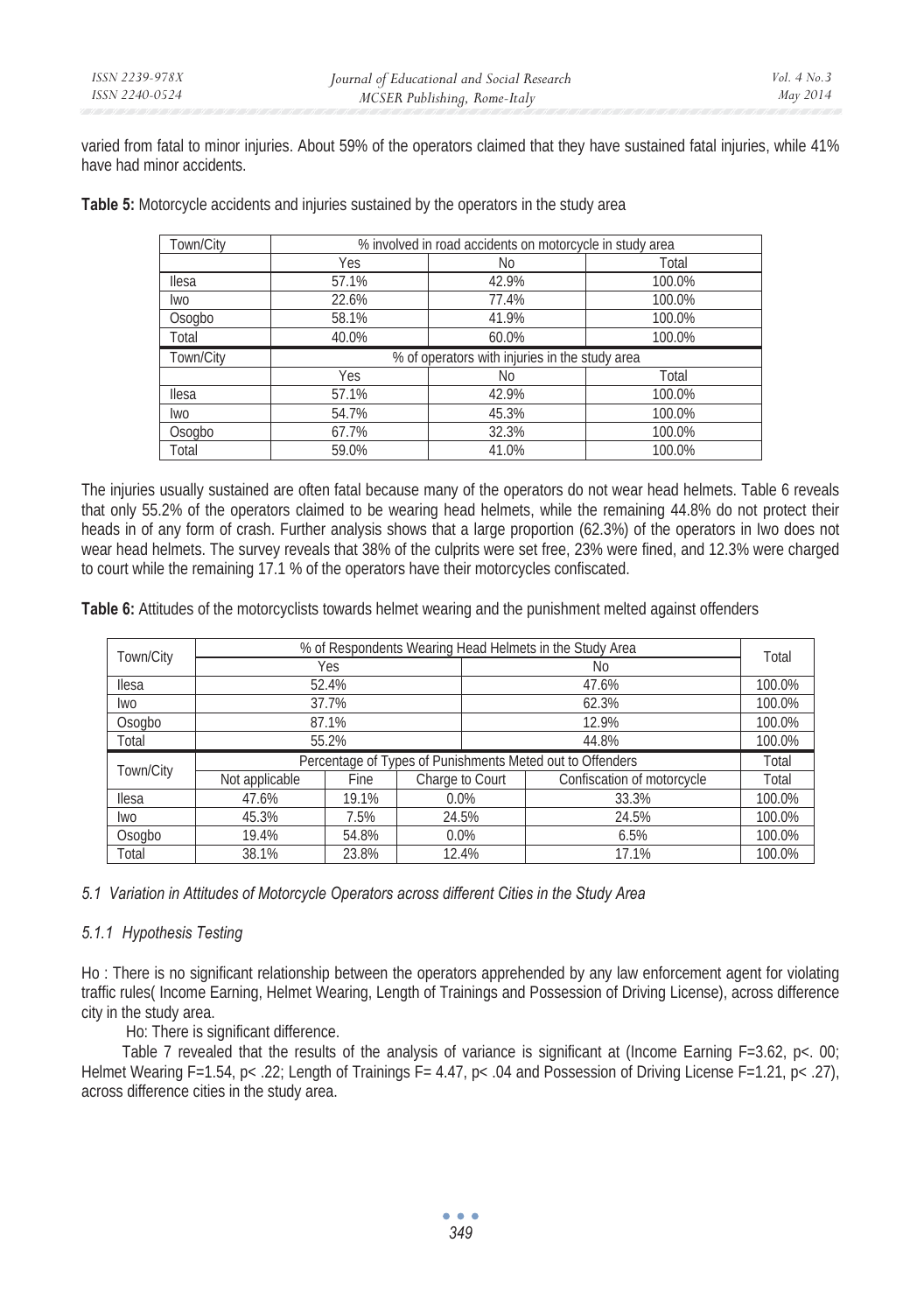#### Table 7: Results of analysis of Variance - ANOVA

|                                                                      |                       | Sum of Squares | Df  | Mean Square | F     | Sig. |
|----------------------------------------------------------------------|-----------------------|----------------|-----|-------------|-------|------|
| How much are you Earning per day?                                    | <b>Between Groups</b> | 2.417          | 1   | 2.417       | 3.617 | .060 |
|                                                                      | <b>Within Groups</b>  | 82.175         | 123 | .668        |       |      |
|                                                                      | Total                 | 84.592         | 124 |             |       |      |
| Have you experience accident on Motorcycle (okada)                   | <b>Between Groups</b> | .056           |     | .056        | .225  | .636 |
| before?                                                              | <b>Within Groups</b>  | 30.856         | 123 | .251        |       |      |
|                                                                      | Total                 | 30.912         | 124 |             |       |      |
| Do you normally wear Helmet?                                         | <b>Between Groups</b> | .370           |     | .370        | 1.537 | .217 |
|                                                                      | Within Groups         | 29.630         | 123 | .241        |       |      |
|                                                                      | Total                 | 30.000         | 124 |             |       |      |
| Do you take Motorcycles (okada) as a permanent job?                  | <b>Between Groups</b> | .258           |     | .258        | 1.040 | .310 |
|                                                                      | <b>Within Groups</b>  | 30.542         | 123 | .248        |       |      |
|                                                                      | Total                 | 30.800         | 124 |             |       |      |
| How many times have you been involved in accidents on Between Groups |                       | .184           |     | .184        | .495  | .483 |
| okada within the last 6 months?                                      | <b>Within Groups</b>  | 45.816         | 123 | .372        |       |      |
|                                                                      | Total                 | 46.000         | 124 |             |       |      |
| Do you have driving licensee?                                        | <b>Between Groups</b> | .320           |     | .320        | 1.211 | .273 |
|                                                                      | <b>Within Groups</b>  | 32.480         | 123 | .264        |       |      |
|                                                                      | Total                 | 32.800         | 124 |             |       |      |
| What was the length of training you underwent before                 | <b>Between Groups</b> | 1.753          | 1   | 1.753       | 4.470 | .037 |
| you started riding motorcycle?                                       | Within Groups         | 48.247         | 123 | .392        |       |      |
|                                                                      | Total                 | 50.000         | 124 |             |       |      |
| Have you sustained any injury on okada before                        | <b>Between Groups</b> | .000           |     | .000        | .001  | .975 |
|                                                                      | <b>Within Groups</b>  | 29.792         | 123 | .242        |       |      |
|                                                                      | Total                 | 29.792         | 124 |             |       |      |

#### **6. Conclusion and Recommendations**

The study examined the operations and safety awareness of motorcycles operators in major urban centres in Osun State namely, Osogbo, Ilesa and Iwo. The study showed that the operators were mostly young men with over 84% under 40years of age. The irrational behavior of commercial motorcyclists on urban roads indicates inadequate training and illegal possession of driving license as well as the inability of the Police to enforce traffic rules and regulations among this category of transporters in urban centres in Nigeria. All this has led to traffic accidents in these urban centres in developing countries. With the exception of Lagos State and part of the Federal Territory, there is little or no serious government policy addressing the operations of commercial motorcyclists with a view to cutting down the rate of motorcycles accidents in urban centres in Nigeria. However, there is need to review the possession of driving license and enforce compliance by commercial motorcyclists who are operating in the cities. More importantly operators should be forced to wear head helmets whenever on duty. One way to do this is to subsidize the cost of helmets and other kits so that operators can have full access to all they need for effective operation. Also, there is need to have accurate data on accident cases at local, State and Federal levels in the country. As of now many accidents are never reported for fear of prosecution by the police. The paper therefore concludes by advocating specific government policy to regulate the operation of commercial motorcyclists on intra-urban roads and empower all law enforcement agencies to ensure that commercial motorcyclists obey and comply with all traffic rules and regulations.

### **References**

Adeniji, kunle. 1985. "Urban Transport System in Nigeria " ODU-Journal of West Africa Studies; No.28, pp 81-97.

Adetunji, M.A. 2010. Spatial analysis of urban mobility patterns in Ilesa, Osun State. A PhD Thesis submitted to the Department of Geography, Obafemi Awolowo University, Ile-Ife. pp. 273

Arosanyin, G.T and Ipingbemi, O. 2007. Car Wash Service in Nigeria's Road Transport System: Evidence from Ilorin. Nigerian Institute of Social and Economic Research, (NISER) Vol.49 No.1 pages 45-64

Central Bank of Nigeria ' December', 2006. Statistical Bulletin in National Bureau of Statistics (nbs). Annual Abstract of Statistical table 349.2.

Fasakin,J.O. 2000. Daily Cost Considerations in the Operations of Commercial Motorcycles in Nigeria; A Location Analysis for Akure